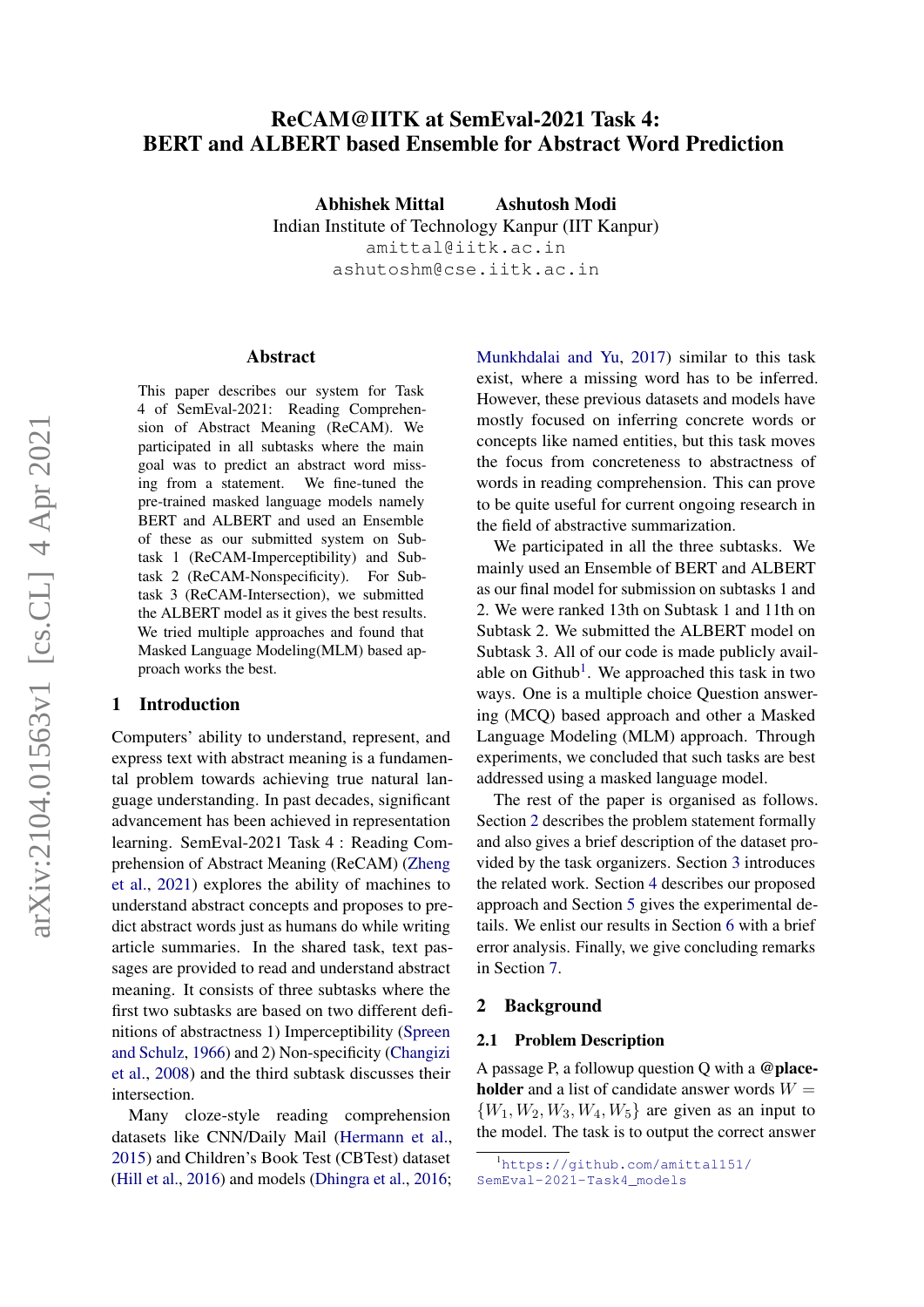<span id="page-1-3"></span>

| Sr No.                                                    | <b>Ambiguous Examples</b>                                                                                                                                                                                                                                                                                        |       |      |              |              |        |
|-----------------------------------------------------------|------------------------------------------------------------------------------------------------------------------------------------------------------------------------------------------------------------------------------------------------------------------------------------------------------------------|-------|------|--------------|--------------|--------|
|                                                           | Article: [7 January 2016 Last updated at 10:26 GMT Robin Sollis packs it all away in his garage - leaving no room for his car. His is one of 14<br>homes on a Cirencester street which have raised ^A £ 1,200 for charity with their displays this year. Tracey Miller reports.]                                 |       |      |              |              |        |
|                                                           | Question: Taking down this @placeholder Christmas lights display in Gloucestershire will take its owner several days.                                                                                                                                                                                            |       |      |              |              |        |
| <b>Options</b><br>Fake<br>Special<br>Impressive<br>Annual |                                                                                                                                                                                                                                                                                                                  |       |      |              |              | New    |
|                                                           | There is nothing about Gloucestershire in the article!                                                                                                                                                                                                                                                           |       |      |              |              |        |
| $\mathbf{2}$                                              | Article : [20 April 2017 Last updated at 00:28 BST The reason is that cafe and shop owners who provide wi-fi could be held liable for il-<br>legal activity that happens on their network, such as piracy or illegal downloads. But campaigners are trying to change this law.<br>Videojournalist: Joe Miller. 1 |       |      |              |              |        |
|                                                           | Question : For a country with a reputation as a tech powerhouse, public wi - fi is @placeholder difficult to find in Germany.                                                                                                                                                                                    |       |      |              |              |        |
|                                                           | Options:                                                                                                                                                                                                                                                                                                         | often | also | surprisingly | particularly | rather |
|                                                           | There are many plausible answers(rather is also feasible) to the question. Use of words may depend on personal choices.                                                                                                                                                                                          |       |      |              |              |        |

Figure 1: Few ambiguous examples in Subtask 1 Dev set (Option marked in green is the correct answer)

 $W_i$  from W ( $W_i \in W$ ) by learning the function F such that  $W_i = F(P, Q, W)$ 

The first two subtasks focus on the two different definitions of abstractness and the third subtask captures the relationship between the two views of abstractness. The evaluation metric for all three subtasks is the accuracy of the predictions made by the model. The subtasks are enlisted below :

- 1. ReCAM-Imperceptibility Abstract words refer to ideas and concepts that are not immediately perceivable by our senses like culture, objective, etc.
- 2. ReCAM-Nonspecificity According to this definition, abstract words refer to holistic terms, e.g., animal, body, etc.
- 3. ReCAM-Intersection In the third subtask, the system needs to be trained on one definition of abstractness (Imperceptibility) and evaluated on the other (Nonspecificity) and vice-versa.

<span id="page-1-1"></span>

| Task | Training | Dev | <b>Test</b> |
|------|----------|-----|-------------|
|      | 3227     | 837 | 2025        |
|      | 3318     | 851 | 2017        |

Table 1: Number of examples in dataset

## 2.2 Data Description

The task organizers have provided training and validation dataset for Subtask 1 and Subtask 2. Each training and validation set example is in the form of a dictionary containing an article, a question and 5 options. One word in the question is missing and is represented by "@placeholder", and we have to predict the word out of the given 5 options.

The data set has English news articles and questions are constructed from the summaries of these articles. The data statistics are provided in table [1.](#page-1-1) The dataset poses two major challenges. Firstly, the passages are quite long. Their distribution is shown in figure [2](#page-1-2) and [3.](#page-2-1) The long article length leads to a loss of context when we truncate the article in a transformer based model due to its max token length limits. Secondly, the dataset contains some ambiguous examples where more than one correct answer could be feasible or the question's context is missing from the article. Some examples are shown in the Figure [1.](#page-1-3)

<span id="page-1-2"></span>

Figure 2: Task 1 Article statistics

## <span id="page-1-0"></span>3 Related Work

Much work has been done for the prediction of concrete words unlike ours where we need to predict abstract words in reading comprehensions. Gated Attention Reader [\(Dhingra et al.,](#page-6-3) [2016\)](#page-6-3) predicts missing concrete words in CNN/Dailymail datasets with a high accuracy. The attention mechanism plays a crucial role in recognizing which sections of the article are more important to answer the questions. Extracting context from the article is a vital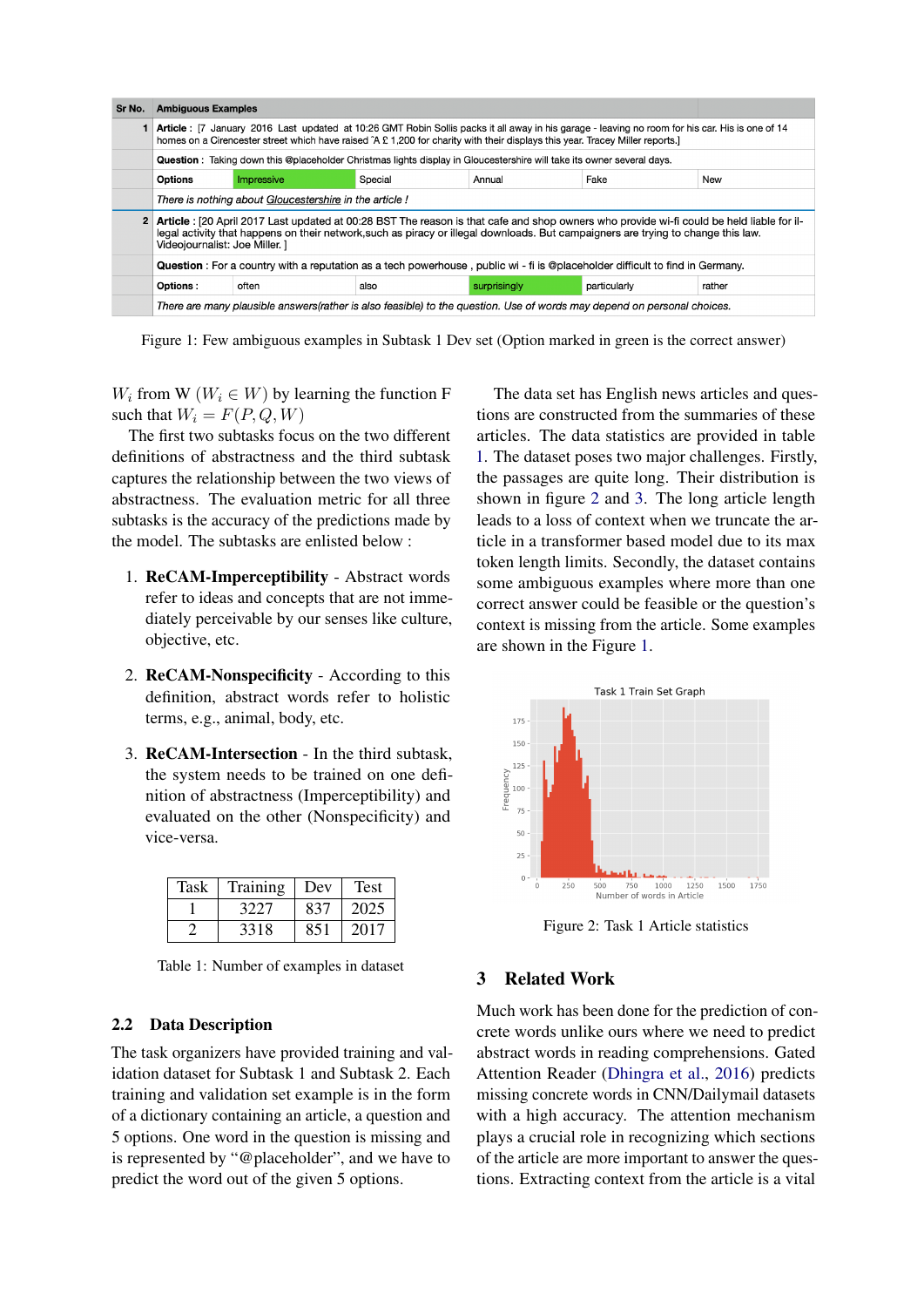<span id="page-2-1"></span>

Figure 3: Task 2 Article statistics

part of the task. This task requires comprehensive natural language understanding, going beyond the meaning of individual words and sentences. We explored some of the pre-trained transformer models [\(Vaswani et al.,](#page-7-3) [2017\)](#page-7-3) as these capture the context better due to the self-attention mechanism. Moreover, pre-trained models are readily available.

The task is somewhat similar to a multiple choice question answering task. We experimented with the MCQ based approach as mentioned by [Rad](#page-7-4)[ford](#page-7-4) [\(2018\)](#page-7-4) where a linear layer is built over the transformer and the correct answer is predicted by applying softmax over the probabilities of each option.

One approach to get context from the article is to extract the most relevant sentences to the question with sentence similarity techniques [\(Reimers and](#page-7-5) [Gurevych,](#page-7-5) [2019\)](#page-7-5). We experimented with this approach and extracted "Top-k" sentences that were most semantically similar to the given question from the article.

One of the major challenge in this task is to handle the long length of the article. [Pappagari](#page-7-6) [et al.](#page-7-6) [\(2019\)](#page-7-6) discuss the approach of using hierarchical transformers for text classification problem to tackle long passages. BERT is applied to text segments and an LSTM layer or transformer is applied to get document embedding.

Another approach is to model the shared task as a masked language modeling task. The transformer based models like BERT [\(Devlin et al.,](#page-6-5) [2018\)](#page-6-5) and ALBERT [\(Lan et al.,](#page-6-6) [2020\)](#page-6-6) have been trained via the masked language modeling objective. BERT has also been trained on the Next Sentence Prediction task, and ALBERT has been trained on the Sentence Ordering task. In [Lan et al.](#page-6-6) [\(2020\)](#page-6-6), it is mentioned that Sentence Ordering task is a better way to understand the similarity and extracting context from two sentences and thus, ALBERT works better than the BERT model.

## <span id="page-2-0"></span>4 System Overview

We explored multiple models and methodologies. We first experimented using an encoder with an attention based approach. From their results, we observed that an MLM based approach would work better than an MCQ based approach.

Consequently, we tried BERT and ALBERT models and their Ensemble with the MLM based approach. However, for comparison purposes, we also worked with the MCQ method and its system is described below along with our other approaches.

### 4.1 Encoders with Attention

#### <span id="page-2-3"></span>4.1.1 Binary Classification with Attention

We tried a binary classification based approach where we give each option a score of being a correct answer. Our model consisted of two encoders, followed by a binary classifier. One encoder is for encoding the question and one for encoding the article. First, we feed the question into the question encoder which gives us the context vector of the question. Then, we feed the article along with the hidden weights from the question encoder into the article encoder and apply attention weights over them to find the context of question within the article. Finally, we input an option word, the hidden weights obtained from the article encoder and the context vector from question encoder into the binary classifier layer which gives us the score for the given option. The option word with highest score is predicted as our answer.

## <span id="page-2-2"></span>4.1.2 Cosine Similarity of predicted word with options

In this approach, we use the article and question encoders as described in the first approach to encode the article and question. However, instead of using a binary classifier, we used a decoder layer to predict the missing word. We used the "@placeholder" token's hidden embedding as an input to the decoder layer along with the context vector from question encoder and hidden weights from article encoder. This layer predicts a word from vocabulary which would fit in the place of "placeholder". We then compute this word's cosine-similarity with the given 5 options. The most similar option word is predicted as the answer. This method is similar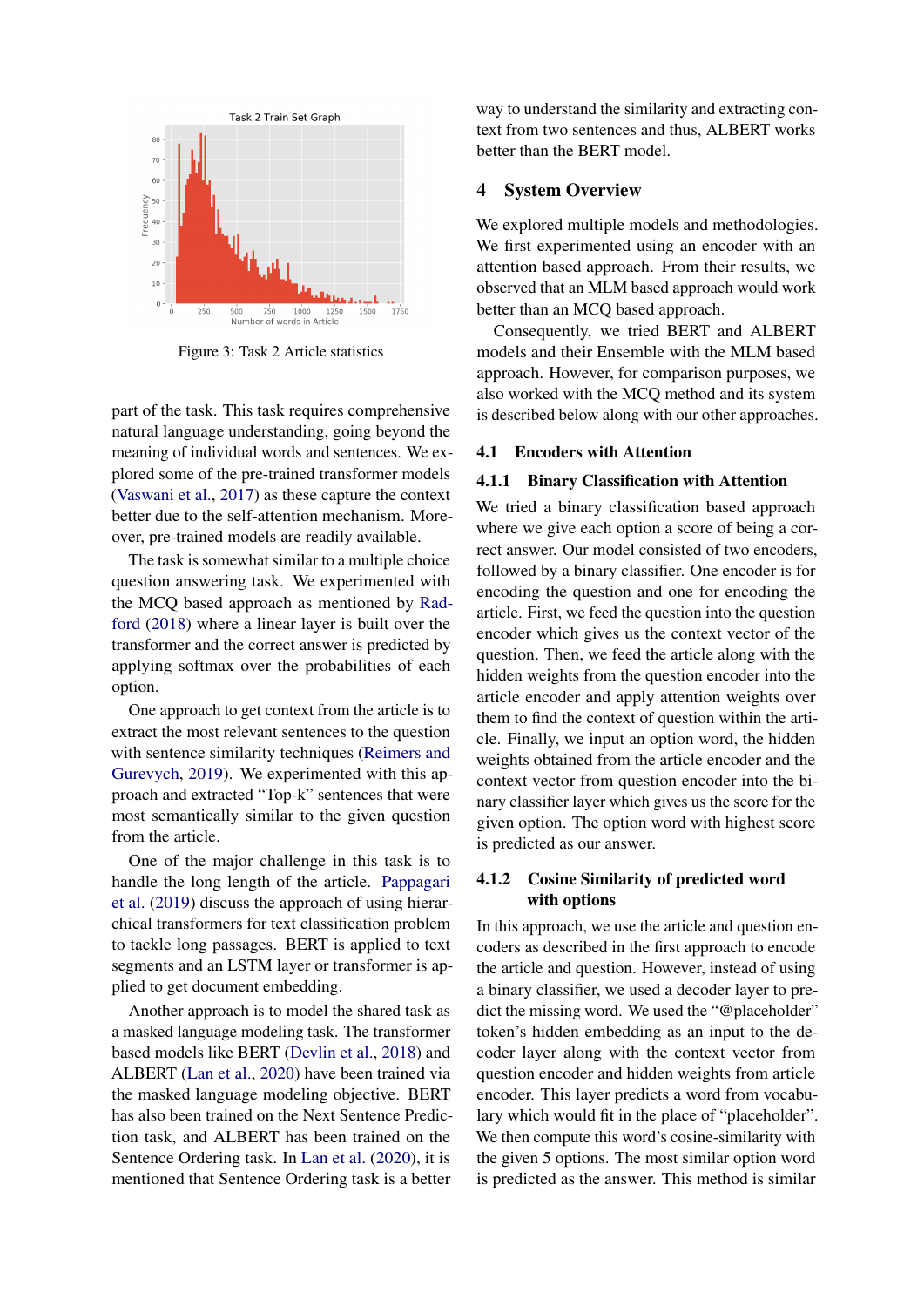<span id="page-3-1"></span>

Figure 4: Masked Language Model (Image Src : [\(Devlin et al.,](#page-6-5) [2018\)](#page-6-5))

to an MLM based approach, and the first approach used above is somewhat similar to an MCQ based approach. This method gave slightly better results than the first approach, and thus, it gave us an idea that an MLM model should work better for our subtasks as compared to an MCQ based model.

## 4.2 Transformer based Models

## 4.2.1 Multiple choice Question Answering

The architecture of this approach is similar to that proposed by [Radford](#page-7-4) [\(2018\)](#page-7-4). We have a linear layer over a transformer model like BERT which takes the embedding of [CLS] token and calculates the cosine similarity of this token with given 5 options. Since, the [CLS] token represents the aggregate sequence representation [\(Devlin et al.,](#page-6-5) [2018\)](#page-6-5), it encodes the context of article and question together. The input sequence to the model is the concatenation of article and question (where the "@placeholder" is replaced by an option) delimited with the [SEP] token. On top of this, we have a softmax layer which calculates the score for each given option.

## 4.2.2 Masked Language Modeling

We used the transformer models like BERT and AL-BERT for masked language modeling since they have been trained via the MLM objective. In this approach, the input sequence to our model is the concatenation of question and article tokens delimited with the [SEP] token where the "@placeholder" word in the question has been masked. We truncate the article from the end to fit into the maximum token sequence length. Since our task requires context reading from the article, we used different sentence embedding of the transformer models for question and article. An example of input sequence is given in Figure [4.](#page-3-1) The model's output is a probability vector with probability scores of replacing

the masked token with any word in the vocabulary. We used the scores computed for the given 5 options and predicted option with the highest score as the correct answer.

We did an ensemble of BERT and ALBERT model predictions by taking the average score for each option predicted by these models. If the scores of Bert model predictions of the 5 options in a given example are  $B = \{B_1, B_2, B_3, B_4, B_5\}$  and the scores of ALBERT model predictions are A =  ${A_1, A_2, A_3, A_4, A_5}$ , then our Ensemble model gives the scores

$$
S = \{S_i : S_i = \frac{A_i + B_i}{2} \,\forall i \in \{1, 2, 3, 4, 5\}\}
$$

We later also did an Ensemble of two ALBERT models where one is fine-tuned on the given subtask, and the other one is not. This gave us the best results on Subtask 1 and Subtask 2. However, we tried this approach in the post-evaluation phase and thus, we did not submit this system on the leaderboard.

<span id="page-3-2"></span>

| Model                        | Task 1 | Task 2 |
|------------------------------|--------|--------|
| GAReader (baseline)          | 0.251  | 0.243  |
| <b>Binary Classification</b> | 0.201  | 0.212  |
| with Attention               |        |        |
| Cosine Similarity ap-        | 0.256  | 0.249  |
| proach                       |        |        |

Table 2: Results of Encoder Based Approaches on Dev sets (Metric : Accuracy)

## <span id="page-3-0"></span>5 Experimental Setup

Our implementation uses the PyTorch library [\(Paszke et al.,](#page-7-7) [2019\)](#page-7-7) for deep learning models and the Transformers library by HuggingFace [\(Wolf](#page-7-8) [et al.,](#page-7-8) [2020\)](#page-7-8) for the pre-trained transformer models and corresponding tokenizers.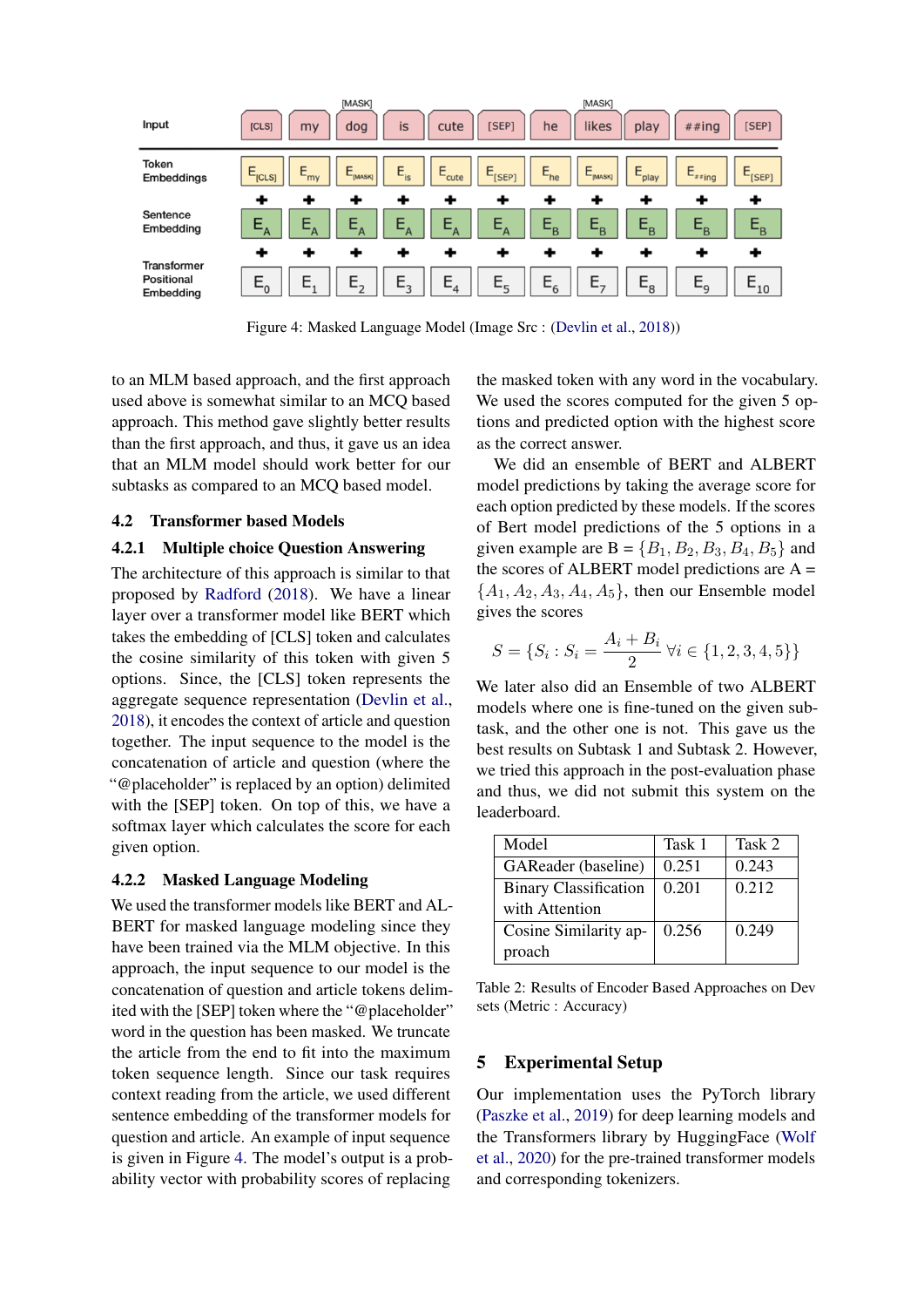<span id="page-4-1"></span>

|                | Model                              | Task 1 | Task 2 | Task 3           | Task 3           |
|----------------|------------------------------------|--------|--------|------------------|------------------|
|                |                                    |        |        | (Train 1, Val 2) | (Train 2, Val 1) |
|                | Bert (MCQ approach)                | 0.195  | 0.202  | 0.201            | 0.198            |
| $\overline{2}$ | <b>Bert</b>                        | 0.6654 | 0.6523 | 0.475            | 0.449            |
| 3              | Bert_Large - without Article       | 0.681  | 0.690  | 0.5347           | 0.5364           |
| $\overline{4}$ | Bert_Large                         | 0.7455 | 0.7403 | 0.6451           | 0.5913           |
|                | Albert xxlarge - without Article - | 0.7011 | 0.7262 | 0.7262           | 0.7011           |
|                | Not Finetuned                      |        |        |                  |                  |
| 6              | Albert xxlarge - Not Finetuned     | 0.8172 | 0.8190 | 0.8190           | 0.8172           |
| 7              | Albert xxlarge - Finetuned         | 0.8291 | 0.8345 | 0.7426           | 0.6977           |
| 8              | Ensemble $(4+6)$                   | 0.8375 | 0.8401 | 0.7826           | 0.7729           |
| 9              | Ensemble $(6 + 7)^*$               | 0.8685 | 0.8554 | 0.8143           | 0.8064           |

Table 3: Transformer models' results on Dev sets of each task (Metric : Accuracy)

\* Modified System after submission and not submitted in the task

We first experimented with the baseline model, Gated-Attention reader [\(Dhingra et al.,](#page-6-3) [2016\)](#page-6-3) provided by the task organizers. This model did not give good results, as shown in Table [2.](#page-3-2)

Then, we experimented with our Encoder based approaches as described in Section [4.](#page-2-0) We experimented with various loss functions like NLL loss, MSE and CrossEntropy loss. But, the results were poor for these methods too (Table [2\)](#page-3-2). However, the Cosine similarity based approach (Section [4.1.2\)](#page-2-2) performed slightly better than the Binary classification with Attention approach (Section [4.1.1\)](#page-2-3) indicating that an MLM approach should work better than an MCQ approach.

To verify our claim, we experimented with the BERT Base model with the MCQ approach, which gave quite less accuracy, no better than a random prediction. However, the BERT model with the MLM approach performed way better on all the subtasks. We experimented with both large and small variants of BERT and ALBERT models where the large variants performed better as expected. We fine-tuned both the models without freezing any layers with Adam optimizer [\(Kingma](#page-6-7) [and Ba,](#page-6-7) [2017\)](#page-6-7). We fine-tuned the BERT model for 3 epochs and ALBERT model for 1 epoch. We used the learning rate of 5e-5 and a max-sequence length of 256 for both BERT and ALBERT. We also used pre-trained ALBERT model without any fine-tuning in some of our experiments.

We also experimented with the input sequence to understand and compare the degree of contextreading done in ALBERT and BERT models. We changed the input sequence to contain only question tokens and then passed this sequence to our models. We then compared these results with the results obtained after passing the complete input sequence containing both article and question tokens. BERT gave an improvement of around 5-6% after passing the complete input sequence. However, ALBERT shows much more improvement of around 11-12% with the complete sequence. It shows that ALBERT 's training on a Sentence Ordering task is more effective for MLM tasks like ours than the BERT's training on Next Sentence Prediction task.

We then experimented with the Ensemble of BERT Large and ALBERT xxlarge-v2 model predictions. We experimented by assigning different weights to BERT and ALBERT models and found out that equal weights to both works better. We later did an Ensemble of the fine-tuned ALBERT model with a non fine-tuned ALBERT model. It gave much improved results on Subtask 1 and Subtask 2.

## <span id="page-4-0"></span>6 Results and Analysis

The results of all the transformer based approaches are given in Table [3.](#page-4-1) The recurrence based models did not work and predicted answers with a random probability. We used GloVe [\(Pennington et al.,](#page-7-9) [2014\)](#page-7-9) vector embeddings that are not contextualized, unlike BERT embeddings. Moreover, the task requires some world knowledge since we need to predict an abstract word whose meaning can possibly be encoded if it is trained on large English corpus. Transformer based models are trained on large corpora and implicitly learn concepts grounded in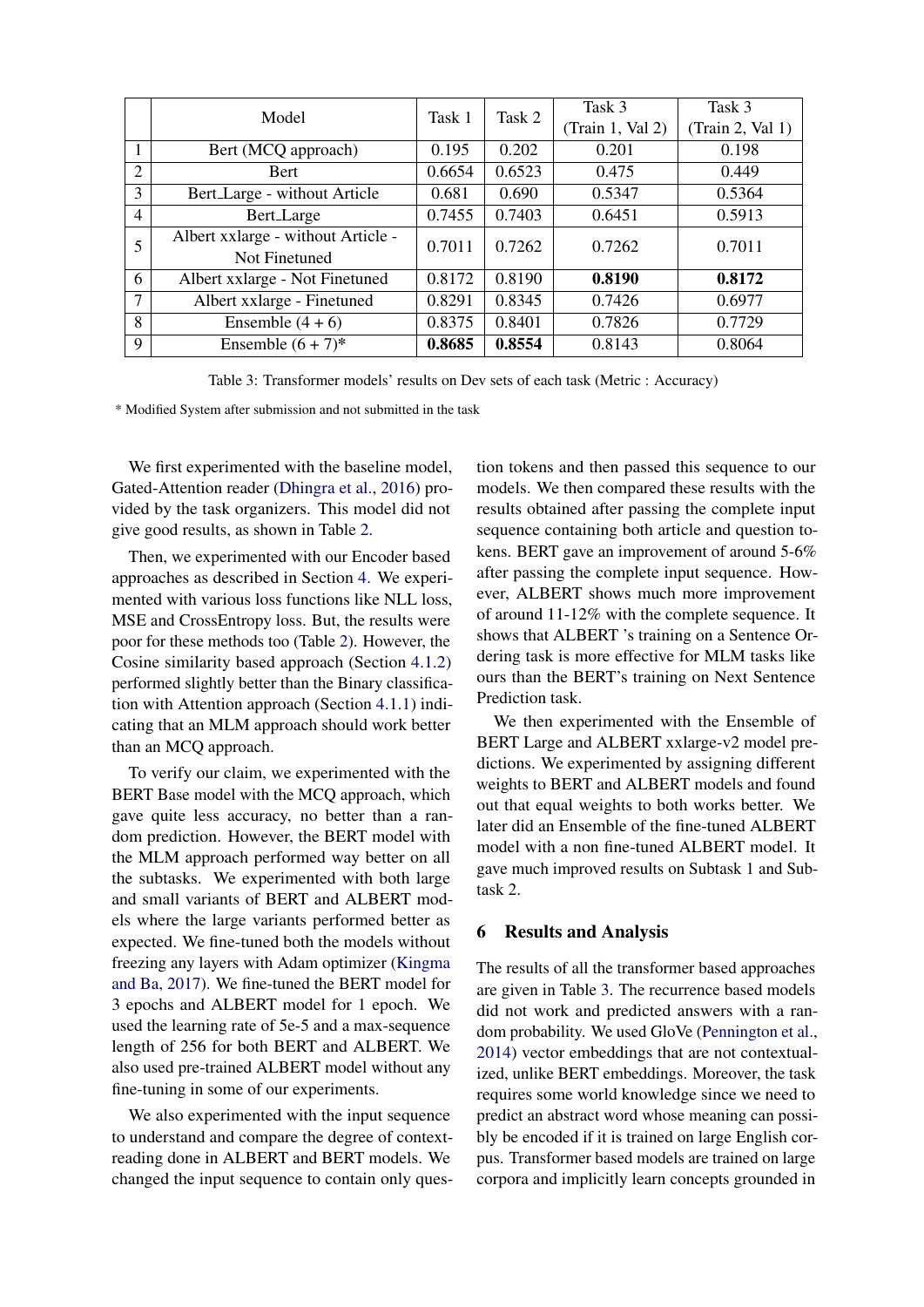<span id="page-5-0"></span>

| <b>Type</b> | Example        |                                                                                                            |
|-------------|----------------|------------------------------------------------------------------------------------------------------------|
|             |                | "Tennis chose me. It's something I never fell in love with," Tomic told Australia's Channel Seven.         |
|             | <b>Article</b> | "Throughout my career I've given 100%. I've given also 30%. But if you balance it out, I think all my      |
| <b>WC</b>   |                | career's been around 50%."                                                                                 |
|             | Question       | Bernard Tomic says he has never "really tried "throughout his tennis career, adding that he has            |
|             |                | probably been @placeholder at "around 50%".                                                                |
|             | <b>Options</b> | $(A)$ held<br>$(B)$ aiming<br>(C) honoured<br>$(E)$ shown<br>$(D)$ operating                               |
|             | <b>Scores</b>  | $(B)$ 29.573<br>(C) 8.331<br>$(D)$ 18.471<br>$(A)$ 16.994<br>$(E)$ 11.549                                  |
|             |                | "These are home games that we have to win," McClaren said. "We are not performing individually             |
|             | <b>Article</b> | and collectively the way that we did up until the Leicester replay. Has that taken too much out of us? I   |
|             |                | don't know. "We are not getting the rub of the green and we were doing that before. We are not scoring     |
| WN          |                | the first goal and we are not scoring goals                                                                |
|             | Question       | Manager Steve McClaren says Derby County 's @placeholder have dropped and he has demanded an               |
|             |                | immediate response.                                                                                        |
|             | <b>Options</b> | $(A)$ chances<br>(B) body<br>$(C)$ standards<br>(E) artefacts<br>(D) side                                  |
|             | <b>Scores</b>  | $(D)$ 10.246<br>$(C)$ 27.527<br>$(A)$ 28.372<br>$(B)$ 7.169<br>$(E)$ 8.395                                 |
|             |                | Chiriac Inout was found in John Bright Street at about 23:30 GMT on 29 November, one of the coldest        |
|             | <b>Article</b> | nights of the year. Police are investigating after CCTV appeared to show someone searching his pockets     |
|             |                | while he laid in a loading area behind The Victoria pub. An inquest date is yet to be fixed, the coroner's |
| CC          |                | office confirmed.                                                                                          |
|             | Question       | A coroner has named a rough sleeper who may have had property @placeholder before he died in               |
|             |                | Birmingham city centre.                                                                                    |
|             | <b>Options</b> | $(C)$ stolen<br>$(A)$ lost<br>(D) delays<br>(E) flowers<br>(B) collapsed                                   |
|             | <b>Scores</b>  | $(D)$ 2.336<br>$(A)$ 13.214<br>$(B)$ 12.342<br>$\overline{(C) 27.909}$<br>$(E)$ 4.510                      |
|             |                | The Blue Peter team say that Lindsey is safe and on her way back to dry land. Sport Relief said:           |
|             | <b>Article</b> | "Lindsey's Sport Relief challenge was always going to be incredibly hard and zorbing many miles            |
| <b>CN</b>   |                | across the Irish Channel is a huge achievement.                                                            |
|             | Question       | Blue Peter 's Lindsey Russell has ended her attempt to cross the @placeholder between Northern             |
|             |                | Ireland and Scotland in a giant inflatable barrel for Sport Relief.<br>(D) title                           |
|             | <b>Options</b> | (B) boundary<br>$\overline{(C)}$ sea<br>$(E)$ difference<br>$\overline{(A)}$ gap                           |
|             | <b>Scores</b>  | $(B)$ 26.728<br>$(C)$ 26.874<br>$(A)$ 24.295<br>$(D)$ 4.482<br>$(E)$ 18.486                                |

Table 4: Some examples where our model makes mistakes or give correct results on Subtask 2 dev dataset. The options highlighted in blue are the correct answers and options highlighted in red are predicted by our model.

\* WC - Wrong Confident - 27 such examples

\* WN - Wrong Confused - 109 such examples

\* CC - Correct Confident - 446 such examples

\* CN - Correct Confused - 269 such examples

the world. Hence, transformer based approaches work better in our case.

The BERT model with the MCQ approach uses the embeddings of the '[CLS]' token to predict the correct option. But, it doesn't exploit the position of "@placeholder" token and hence it becomes difficult for the model to predict the correct result.

We observe that our Ensemble models work better on Subtask 1 and Subtask 2 as compared to the BERT and ALBERT models. However, on Subtask 3, the ALBERT model, which is not fine-tuned gives the best results. It owes to the fact that subtasks 1 and 2 differ a lot. If we fine-tune our model on one of the subtask, then it performs worse on the other.

For our final submission, we submitted our Ensemble model (8) (Table [3\)](#page-4-1) for Subtask 1 and Subtask 2. We also submitted the fine-tuned ALBERT model on these subtasks. In Subtask 1, we are ranked 13th with our Ensemble model (8) with

an accuracy of 0.8212 on test set. In Subtask 2, we are ranked 11th with the fine-tuned ALBERT model with an accuracy of 0.8761 on test set. Surprisingly, in Subtask 2, fine-tuned ALBERT model performed better than our Ensemble model on the test set. This is possibly because our ensemble system performed only marginally better than finetuned ALBERT model on dev set. In Subtask 3, we submitted the non fine-tuned ALBERT model.

For understanding the mistakes made by our submitted Ensemble system, we analysed the confidence scores of our model's predictions. We performed the analysis of the system on the dev set of Subtask 2. We set a threshold factor (TF) of "1.4" for deciding between confident and confused predictions. If the confidence score of the model's predicted option is  $P$  and the score for the correct option word is  $T$ , then the model is confident in its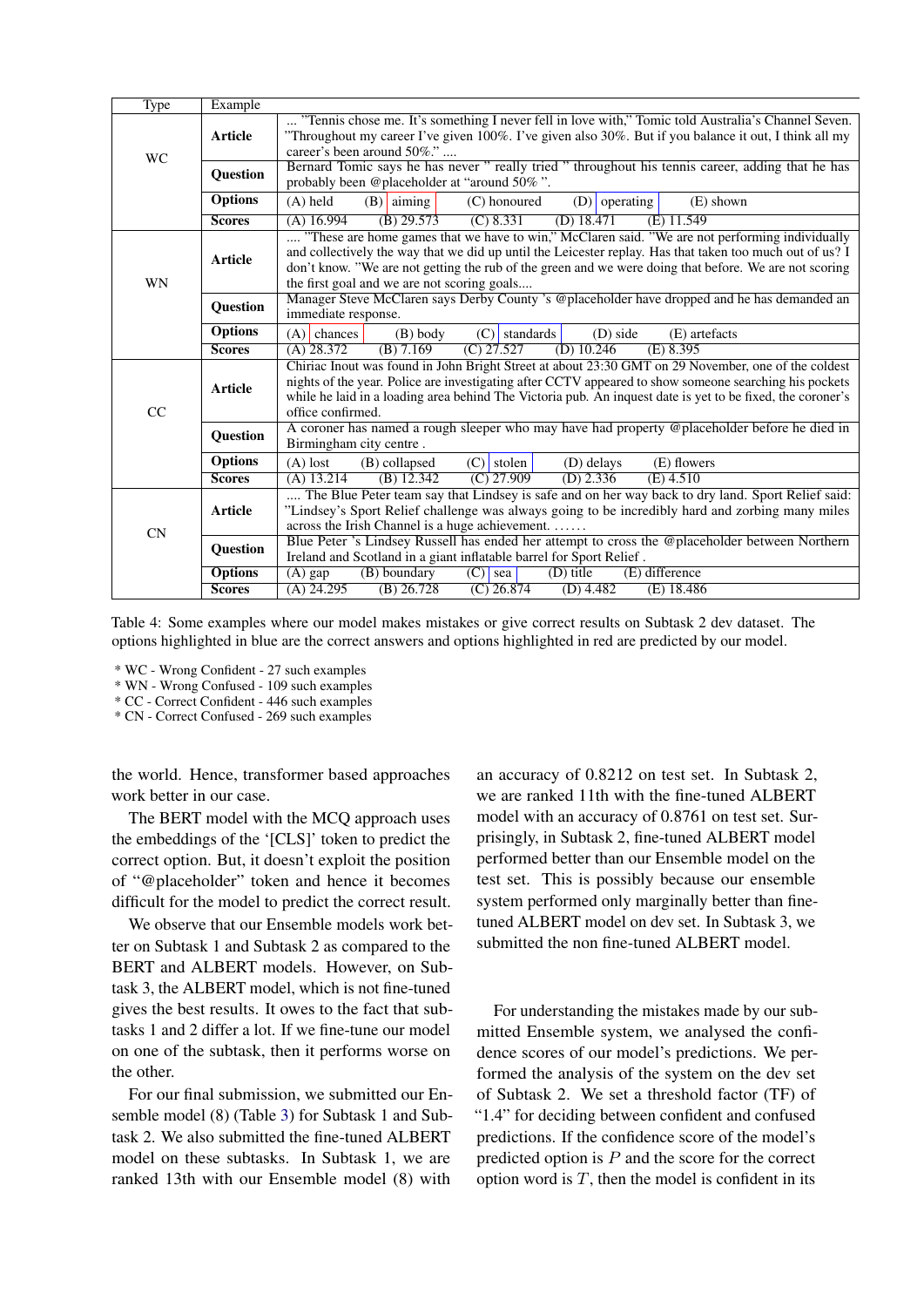predicted answer if the following condition holds :

$$
P \geq TF * T
$$

It turns out that the model makes 50% confident predictions out of all the predictions in the dev set. Also, the model makes 20% wrong predictions confidently, while in 80% of the wrong predictions, model is confused between two options. In many cases, it is unable to understand the context properly and in a few cases, the model lacks the necessary world knowledge (Table [4\)](#page-5-0). In first example in Table [4,](#page-5-0) the model predicts 'aiming' as the answer quite confidently. However, 'operating' is a more appropriate option due to the context given in the article. This example shows that our system fails to read the context properly in some cases. Also, consider the second example in Table [4.](#page-5-0) Here, the model is confused between two options : 'chances' and 'standards'. Although, it is mentioned in the article clearly that Derby is performing poor in a past few matches, the model is not confident in predicting 'standards' which is the most suitable option here. It implies that our model is generally confused between all the option words that are semantically applicable in the question statement. Consider example 4 from Table [4.](#page-5-0) Here, the model is confused between option words 'sea' and 'boundary' because both of them fit well into the question. In order to make model more confident on such examples, we need to incorporate world knowledge into our system.

We also performed a similar post-competition analysis on our Ensemble System (9) (Table [3\)](#page-4-1) and found out that it continues to make similar mistakes. But, in cases like example 1 in Table [4,](#page-5-0) it gives correct results. This is because, we used an ALBERT fine-tuned model instead of BERT fine-tuned model in this system which is better in context-reading as compared to BERT. Thus, this system gave slightly improved results.

## <span id="page-6-4"></span>7 Conclusion

The task of predicting abstract words with context from a question and article is quite novel in itself. We showed that this task can be modelled better as a masked language modeling task rather than multiple choice question answering task. The transformer based approaches worked best, where we used BERT and ALBERT models and their ensembles. These models are pretrained models and hence they perform better on our small dataset

after fine-tuning. We were able to improve the results of ALBERT model with our Ensemble model on subtasks 1 and 2, but on Subtask 3, the AL-BERT model performs better. In future, we shall try to improve our results on Subtask 3. In our current approaches, we haven't used options while training the model. We can try using a pairwise ranking loss function to rank the options according to their scores with a linear layer built on top of transformer models. This will help the model to predict answers more confidently and hence might also improve results. Moreover, we have used the same approach for Subtask 1 and 2. In future, we aim to incorporate common sense knowledge, for example, prototypical knowledge about activities in the form of scripts [\(Modi and Titov,](#page-7-10) [2014;](#page-7-10) [Modi,](#page-6-8) [2016,](#page-6-8) [2017;](#page-7-11) [Ostermann et al.,](#page-7-12) [2018\)](#page-7-12), or in the form of semantic networks like ConceptNet [\(Speer et al.,](#page-7-13) [2018\)](#page-7-13) for tackling two different definitions of abstractness and incorporating some knowledge in the two subtasks.

## **References**

- <span id="page-6-0"></span>Mark Changizi, Andrew Hsieh, Romi Nijhawan, Ryota Kanai, and Shinsuke Shimojo. 2008. [Perceiving the](https://doi.org/10.1080/03640210802035191) [present and a systematization of illusions.](https://doi.org/10.1080/03640210802035191) *Cognitive science*, 32:459–503.
- <span id="page-6-5"></span>Jacob Devlin, Ming-Wei Chang, Kenton Lee, and Kristina Toutanova. 2018. [BERT: pre-training of](http://arxiv.org/abs/1810.04805) [deep bidirectional transformers for language under](http://arxiv.org/abs/1810.04805)[standing.](http://arxiv.org/abs/1810.04805) *CoRR*, abs/1810.04805.
- <span id="page-6-3"></span>Bhuwan Dhingra, Hanxiao Liu, William W. Cohen, and Ruslan Salakhutdinov. 2016. [Gated-attention read](http://arxiv.org/abs/1606.01549)[ers for text comprehension.](http://arxiv.org/abs/1606.01549) *CoRR*, abs/1606.01549.
- <span id="page-6-1"></span>Karl Moritz Hermann, Tomáš Kočiský, Edward Grefenstette, Lasse Espeholt, Will Kay, Mustafa Suleyman, and Phil Blunsom. 2015. [Teaching machines to read](http://arxiv.org/abs/1506.03340) [and comprehend.](http://arxiv.org/abs/1506.03340)
- <span id="page-6-2"></span>Felix Hill, Antoine Bordes, Sumit Chopra, and Jason Weston. 2016. [The goldilocks principle: Reading](http://arxiv.org/abs/1511.02301) [children's books with explicit memory representa](http://arxiv.org/abs/1511.02301)[tions.](http://arxiv.org/abs/1511.02301)
- <span id="page-6-7"></span>Diederik P. Kingma and Jimmy Ba. 2017. [Adam: A](http://arxiv.org/abs/1412.6980) [method for stochastic optimization.](http://arxiv.org/abs/1412.6980)
- <span id="page-6-6"></span>Zhenzhong Lan, Mingda Chen, Sebastian Goodman, Kevin Gimpel, Piyush Sharma, and Radu Soricut. 2020. [Albert: A lite bert for self-supervised learn](http://arxiv.org/abs/1909.11942)[ing of language representations.](http://arxiv.org/abs/1909.11942)
- <span id="page-6-8"></span>Ashutosh Modi. 2016. Event embeddings for semantic script modeling. In *Proceedings of The 20th SIGNLL Conference on Computational Natural Language Learning*, pages 75–83.